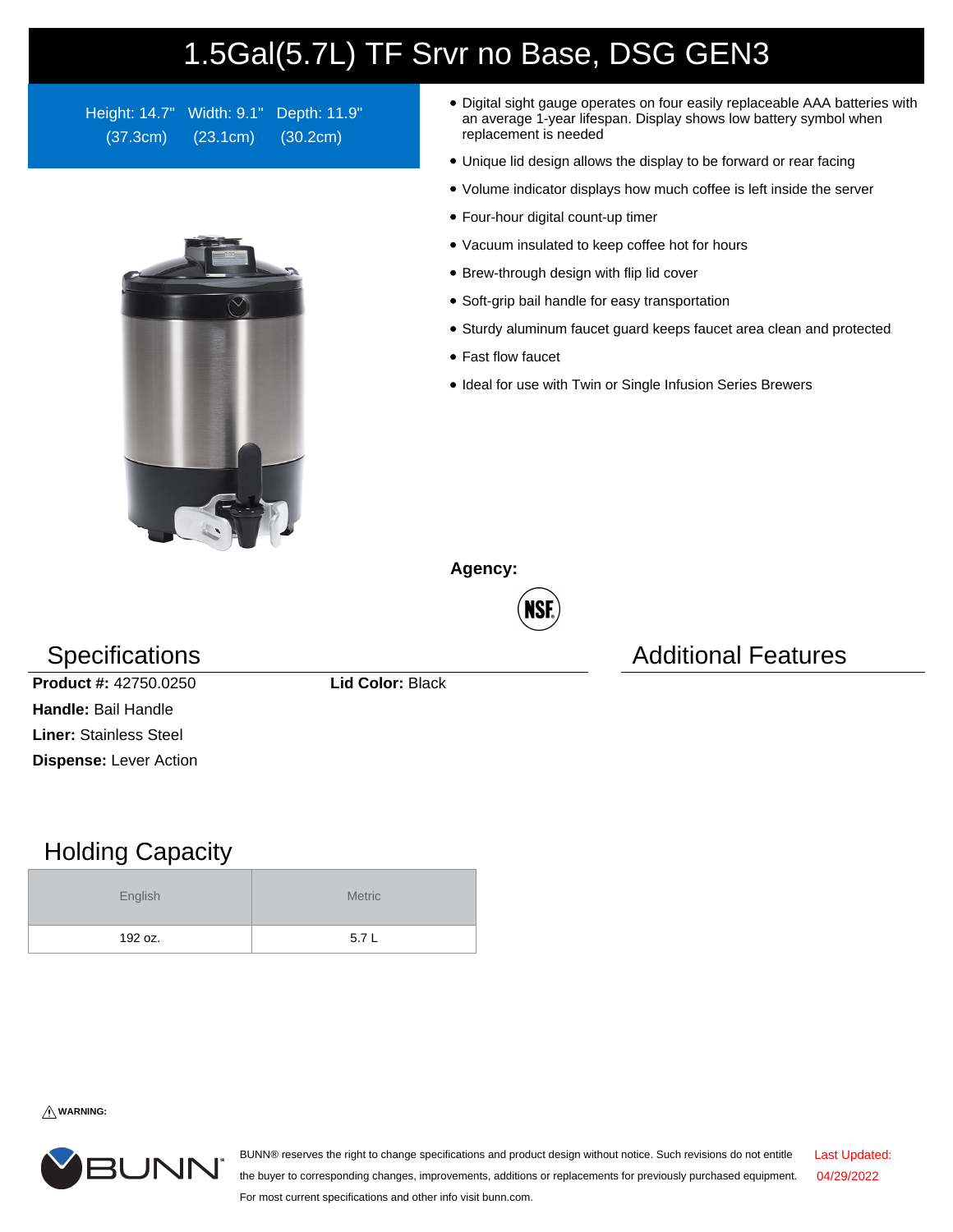

| Unit          |            |         |            | Shipping |            |            |            |                         |  |
|---------------|------------|---------|------------|----------|------------|------------|------------|-------------------------|--|
|               | Height     | Width   | Depth      | Height   | Width      | Depth      | Weight     | Volume                  |  |
| English       | $14.7$ in. | 9.1 in. | $11.9$ in. | 16.6 in. | $11.9$ in. | $15.3$ in. | 10.750 lbs | $1.752$ ft <sup>3</sup> |  |
| <b>Metric</b> | 37.3 cm    | 23.1 cm | 30.2 cm    | 42.2 cm  | 30.3 cm    | 38.7 cm    | 4.876 kgs  | $0.050 \; \text{m}^3$   |  |



BUNN® reserves the right to change specifications and product design without notice. Such revisions do not entitle the buyer to corresponding changes, improvements, additions or replacements for previously purchased equipment. For most current specifications and other info visit bunn.com.

Last Updated: 04/29/2022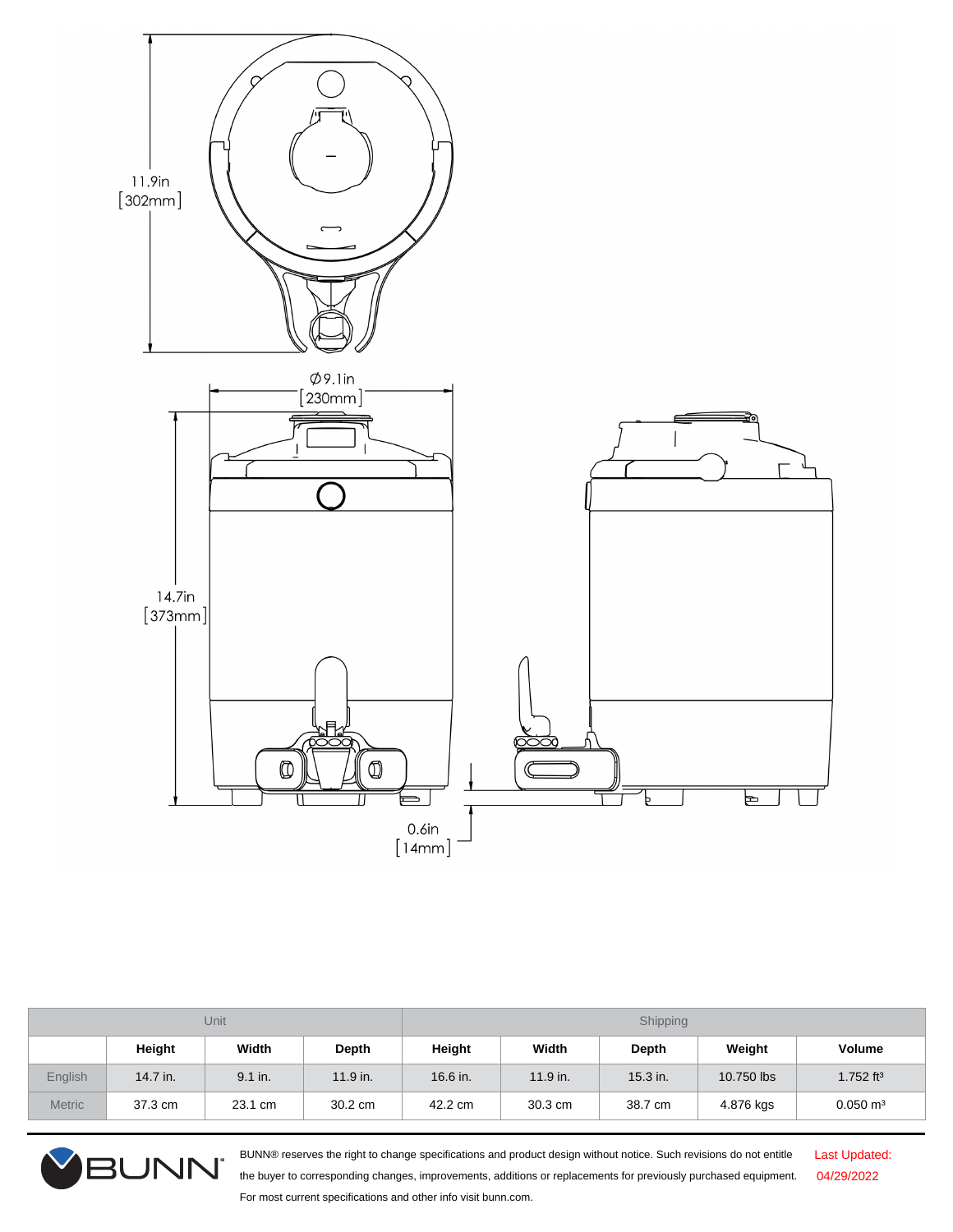## Related Products & Accessories:1.5Gal(5.7L) TF Srvr no Base, DSG GEN3(42750.0250)





BUNN® reserves the right to change specifications and product design without notice. Such revisions do not entitle the buyer to corresponding changes, improvements, additions or replacements for previously purchased equipment. For most current specifications and other info visit bunn.com. Last Updated: 04/29/2022